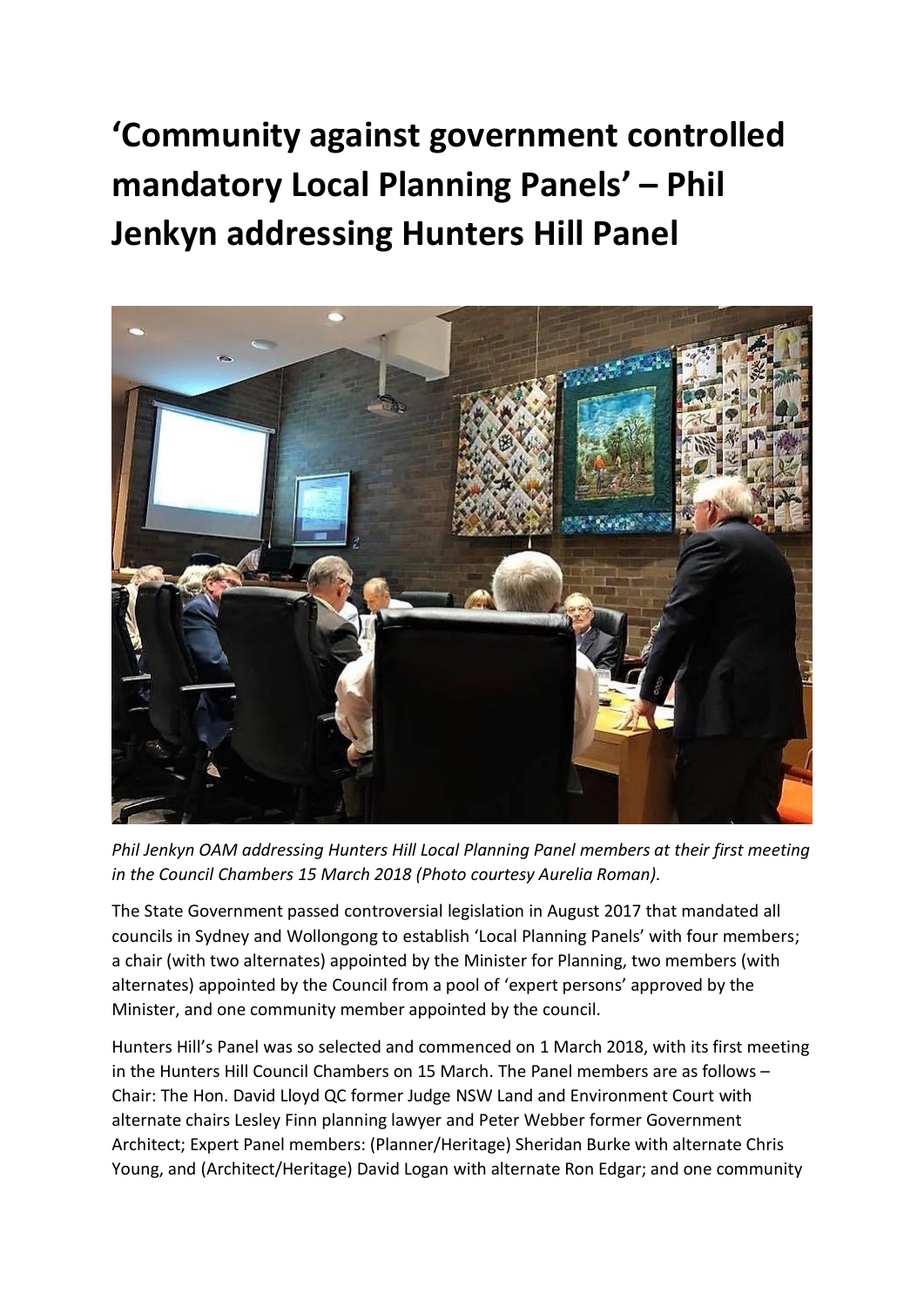member to be drawn from Meredith Sheil with alternate Virginia Wise, and Philip Hart with alternate Richard Quinn.



*Hunters Hill Local Planning Panel pictured left (rear to front) Chair David Lloyd, Lesley Finn, Chris Young, Ron Edgar, Richard Quinn, while pictured right (rear to front) General Manager Barry Smith, Peter Webber, Virginia Wise, David Logan and Philip Hart. Apologies Sheridan Burke and Meredith Sheil. Courtesy TWT on-the-spot PHOTO*

At the first meeting of the Hunters Hill Local Planning Panel on 15 March the Mayor of Hunters Hill Clr Mark Bennett welcomed the Panel to Hunters Hill on behalf of the Council and spoke of the Municipality's heritage and environmental significance and the important protections developed over time with its planning provisions. "Like a small country town, we are a small community and we are passionate about our community."

Phil Jenkyn OAM, Co-convenor of Save Hunters Hill Municipality Coalition, spoke on behalf of the community and made the following remarks:

"On behalf of the community I would like to publicly welcome all Panel members to the historic Municipality of Hunters Hill, and recognise your considerable professional expertise and experience."

"Hunters Hill has a long history of aldermen and councillors elected by the community making local planning decisions. They have been doing this successfully for over 156 years. Councillors of course make those decisions advised by expert council staff, consultants and a special advisory panel on heritage, and have the assistance of written and oral submissions